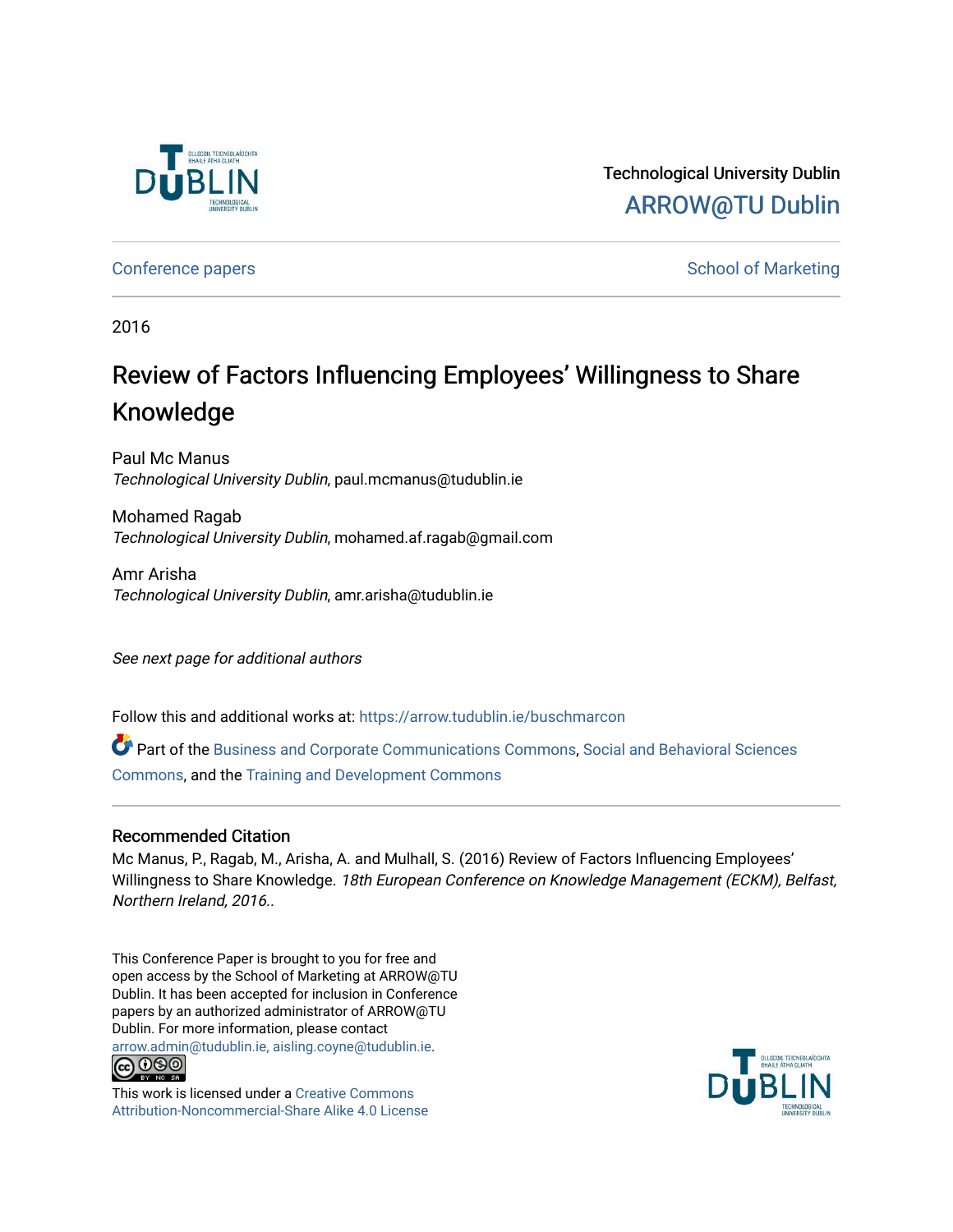# Authors

Paul Mc Manus, Mohamed Ragab, Amr Arisha, and Sue Mulhall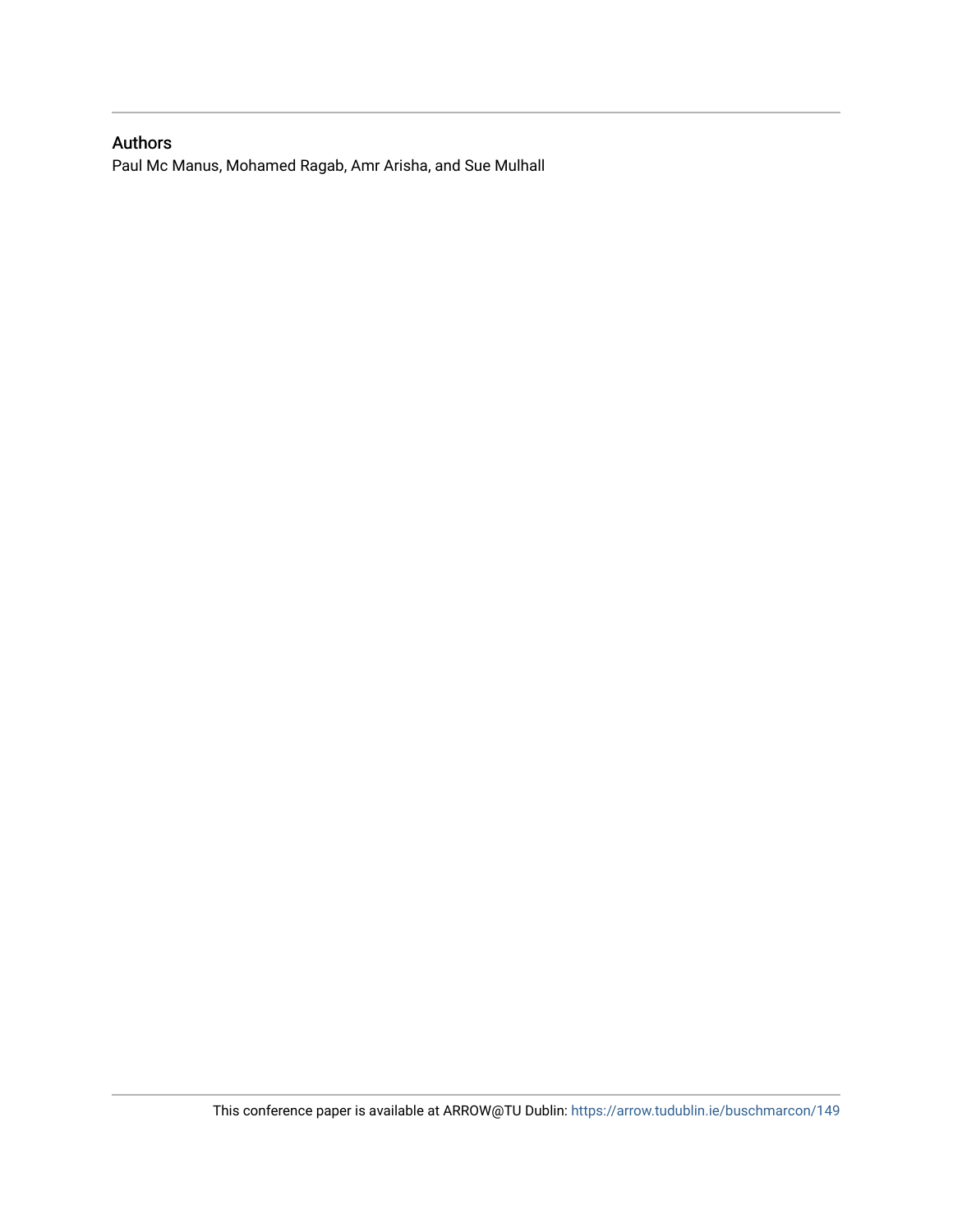#### **Review of Factors Influencing Employees' Willingness to Share Knowledge**

Paul Mc Manus, Mohamed Ragab, Amr Arisha, Sue Mulhall 3S Group, College of Business, Dublin Institute of Technology (DIT), Ireland paul.mcmanus2@mydit.ie mohamed.ragab@mydit.ie amr.arisha@dit.ie sue.mulhall@dit.ie

### ABSTRACT

Effective management of knowledge is currently recognised as the foundation of any organisation to maximise its abilities and achieve business targets. Organisations strive to leverage knowledge stocks – mostly held in the minds of their individual employees  $-$  in order to create value and drive success. For organisations to promote effective knowledge management, they have to develop innovative methods to encourage knowledge sharing practices. Knowledge sharing (KS) is a vital organisational process which empowers individuals to confront challenges of uncertainty and complexity, instils best practices, and enables the transfer of knowledge between different parts of the organisation. Given the fact that knowledge is always a valuable asset, individuals tend to hoard knowledge for different reasons. Therefore, sharing knowledge is predominantly a voluntary process and only subject to the willingness of the individual to engage in the process. Studies have demonstrated that KS cannot be forced or mandated rather than fostered by facilitative efforts in order to motivate employees to share their tacit knowledge. The aim of the study is to evaluate the collective factors supporting the willingness of employees to share knowledge. After which, providing a summarised generic list of the terms illustrated throughout the extant literature. Previous research has shown that influencers such as the 'perceptions' of organisational culture, trust, infrastructure, and leadership, are among the most prominent determinants of KS within the corporate environment. There are other extrinsic motivators and social-psychological forces that can contribute to the increase of the behaviour of KS. Technology advances are also considered as an enabler because it can help in both direct and indirect transfer of knowledge. The findings provide researchers with an overall topology of the factors of KS, and equally offer useful insights for managers seeking to enhance willingness to share knowledge within their firms.

Key Words: Willingness, Factors, Knowledge Sharing.

#### Introduction

In an ever competitive environment, knowledge and how knowledge is managed has become considerable interest from both managers and researchers. Knowledge is no longer recognised as just *a* resource but rather the fundamental organisational resource in today's knowledge economy (Nonaka & Takeuchi 1995). The knowledge resource, however, is mostly possessed by individual employees and is unique, difficult to replicate or substitute and can give added value to the overall organisational processes (Lin & Tang 2016). The management of knowledge is hence undoubtedly seen as a critical means to provide sustainable competitive advantage (Wang & Noe 2010; Anantatmula & Kanungo 2010; Lee et al. 2005) in knowledge intensive organisations (Swart et al. 2014). Despite the past decades highlighting the importance of knowledge within the work place, 'knowledge' has been discussed for millennia, from Socrates conceptualising knowledge as a true belief (Faucher et al. 2008), to the modern recognised concept of 'justified true belief' (Nonaka et al. 2000). Knowledge is gained implicitly through experience, values, contextual information and expert insight that aid in the interpretation and incorporation of new experiences and information (Al-Alawi et al. 2007). Many organisation have now initiated Knowledge Management (KM) projects aiming to identify and exploit their knowledge assets to foster innovation and drive performance within their firms. KM can be defined as "[a] *conscious strategy of getting the right knowledge to the right people at the right time and helping people share* and put information into action in ways that strive to improve organisational performance" (O'Dell et al. 1998). However, in order to accomplish this objective, employees must be willing to share knowledge, which is deeply embedded in their minds, with others through socialisation and codification processes, while they may not always be motivated to do so (O'Donohue et al. 2007). Therefore, the purpose of this paper is to highlight the diverse factors which influence the willingness to share knowledge within an organisational context and to provide a categorised overview of the antecedents of knowledge sharing reported in the extant KM literature.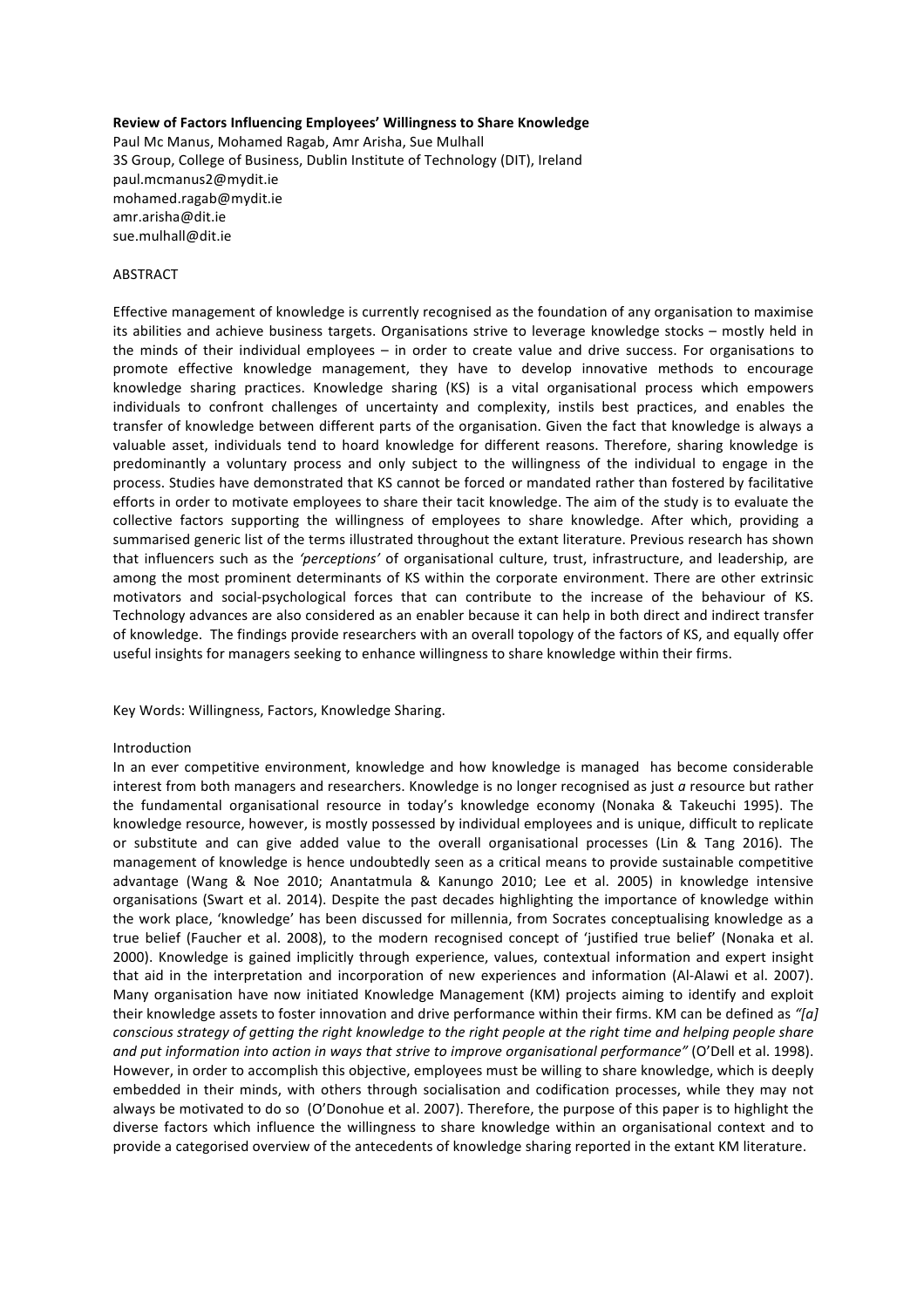#### Knowledge Sharing

Knowledge sharing (KS) has been defined throughout literature in numerous ways ways, but perhaps the most comprehensive definition comes from Lin (2007) who defines KS as "a social interaction culture, involving the exchange of employee knowledge, experiences, and skills through the whole department or organisation." Knowledge sharing can be further simplified in that, it involves a set of behaviours that encourage the exchange of acquired knowledge between individuals and teams (Chow & Chan 2008). However, this exchange of knowledge can be described as being a personal act, which results in a mentally perceived value being attached to the leveraged knowledge (Swift et al. 2010; Davenport 1998). The perceived rewards attached to the motivational forces can be intrinsically based, being, for the pure enjoyment in helping others, or extrinsically based, relating to the expected organisational rewards and reciprocal benefits gained for a behaviour. (H.-F. Lin 2007; Ford & Staples 2010; Mansor et al. 2015).Thus, those who have the knowledge, recognise that their knowledge is a powerful resource (Jahani et al. 2011), which often creates a "knowledge is power" culture characterised by knowledge hoarding and competitive behaviour among individual's (Plessis 2007). Organisations realise the power of knowledge and that the 'exclusive ownership' of this 'power' critically lies inside the individual (Nahapiet & Ghoshal 1998). As such, management have a need to leverage employees' competitive advantage in order to strengthen organisational goals and objectives (Ling 2011). One theory which helps describe knowledge sharing behaviour is the Social Exchange Theory,(SET) which suggests that the "wilful transfer of knowledge occurs where individuals interact under the expectation of reciprocal *benefits* in the future" (Cabrera & Cabrera 2005; Casimir 2012). Knowledge sharing requires the individual to evaluate the opportunity cost and risk of the reciprocal exchange of knowledge (Ford & Staples 2010). Thus, KS requires an organisational climate in which the *knowers* are either intrinsically rewarded or extrinsically motivated to contribute to organisational knowledge flows (Osterloh & Frey 2000). Such environment ensures the sustainability of KS behaviour within the firm as SET also posits that "the more often a particular action of a *person is rewarded, the more likely the person is to perform that action*" (Emerson 1976).

### Methodology  $-$  review of extant literature

To manage knowledge requires a multi-faceted approach, comprising of diverse components such as technology, human resource practices, organisational culture and culture (Plessis 2007). Therefore, journals' from a wide variety of domains were examined. Based on the scope of peer-reviewed journals, articles relating to knowledge sharing within different organisational sectors were examined. This gave a cross dimensional view of the overall topic concerning the willingness to KS. Which in turn, allowed for a broad examination of previous literary research. A total of 112 articles were revised from 62 different journal sources. Of the 62 journals reviewed, 35 articles came from "Journal of Knowledge Management". This journal was chosen as the main research source due to the assumption that it is grounded in human resources and organisational behaviour, information and knowledge management, which is specific to the knowledge management domain. Over a period of ten weeks, a theoretical examination of literatures relating to knowledge management, but specifically the willingness to KS was conducted. Terms involving or indicating factors which impact on, or influence the willingness to KS were highlighted and compiled into an Excel spread sheet. The examination of 112 articles identified a total of 512 terms pertaining to the sharing of knowledge. During the selection period of research, the 512 terms were then grouped into generic headings, which resulted in a total of 25 factors from the 512 terms. Each table is explained for the reader's benefit of understanding, after which, the table may be viewed.

Table 1 lists all 25 factors in no specific order of importance. Each of the 25 factors has four columns: Column one, 'Working Definition', which is the understanding by the authors from all 112 articles examined. Column two, 'Key Characteristics', is a breakdown of the fundamental features of that factor. Column three, 'Contributions to the Willingness to Share Knowledge, is the affects that factor has on the willingness to share knowledge within an organisation. Finally, column four, 'Example of Articles Reviewed', are the key literature citations found throughout the research.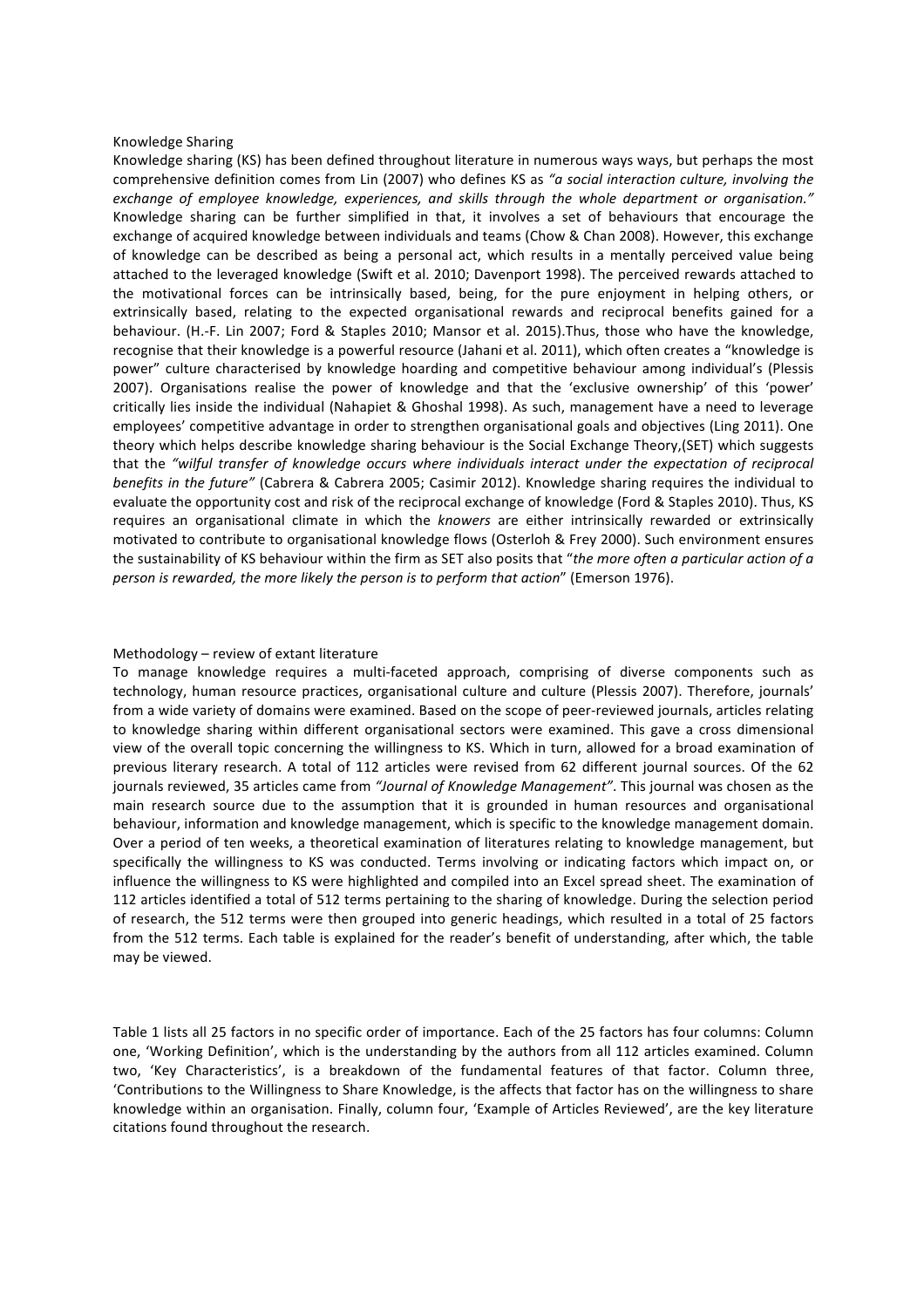Table 1. 25 Categorised Factors.

| <b>Topology</b><br>of<br><b>Factors</b> | <b>Working Definition</b>                                                                                                                                                                                                                                                                     | <b>Key</b><br><b>Characteristics</b>                                                                                                                                      | <b>Contributions to the</b><br><b>Willingness to Share</b><br>Knowledge                                                                                                           | <b>Example of Articles</b><br>Reviewed                                                                                                      |
|-----------------------------------------|-----------------------------------------------------------------------------------------------------------------------------------------------------------------------------------------------------------------------------------------------------------------------------------------------|---------------------------------------------------------------------------------------------------------------------------------------------------------------------------|-----------------------------------------------------------------------------------------------------------------------------------------------------------------------------------|---------------------------------------------------------------------------------------------------------------------------------------------|
| Organisational<br><b>Culture</b>        | The norms, beliefs, values and<br>practices adhered to by<br>organisational members, in<br>order to sustain and develop<br>the firm's goals and<br>objectives without adversely<br>affecting the welfare of the<br>organisation or its members.<br>Within which, sub-cultures<br>can develop. | Share<br>philosophies,<br>norms, beliefs,<br>attitudes and<br>business practices.                                                                                         | Consistency in<br>behavioural<br>approaches of KS<br>initiatives which<br>outlast the lifespan<br>of employment.                                                                  | (Davenport 1998; Al-<br>Adaileh & Al-Atawi<br>2011; Luu 2016;<br>Witherspoon et al.<br>2013; Wu & Lee 2016;<br>Suppiah & Sandhu<br>2011)    |
| Organisational<br>Infrastructure        | Coordinated approach by<br>management to ensure that<br>all members of staff continue<br>the use of companywide<br>programs, consisting of both<br>the human factor and<br>technological advancements                                                                                         | Coordination of<br>work design.<br>Working-<br>procedural<br>practices.<br>Technological<br>Tools.                                                                        | Continuous<br>improvements on<br>existing and new<br>working practices<br>which enable KS and<br>influence the<br>willingness to share<br>knowledge.                              | (Cabrera & Cabrera<br>2005; Gagné 2009; H.-<br>F. Lin 2007; Mansor et<br>al. 2015; Osterloh &<br>Frey 2000)                                 |
| <b>National Culture</b>                 | Deep routed norms, beliefs,<br>values, and customs<br>developed over epoch within<br>the population of a sovereign<br>nation.                                                                                                                                                                 | Uniqueness of<br>cultured norms,<br>beliefs, values,<br>and customs.<br>Group<br>characteristics.                                                                         | Added value to<br>knowledge sharing<br>techniques and<br>protocol.                                                                                                                | (Dulaimi 2007; Jiang et<br>al. 2016; Lam &<br>Lambermont-Ford<br>2010; Teng & Song<br>2011; Wang & Noe<br>2010)                             |
| <b>Demographics</b>                     | The state of a population<br>based on the sex, age, race,<br>socio-economic status,<br>education, employment and<br>income levels, among others.                                                                                                                                              | Job tenure and job<br>status within an<br>organisation.<br>Gender of<br>employees.<br>Turnover of staff<br>members.                                                       | Master / apprentice<br>knowledge sharing.<br>Risk of losing<br>knowledge due to<br>retirement.                                                                                    | (Balogun & Adetula<br>2015; Cabrera &<br>Cabrera 2005; Gagné<br>2009; Hoch 2014;<br>Swart et al. 2014;<br>Witherspoon et al.<br>2013)       |
| Communication                           | The collaboration and<br>reciprocation of ideas,<br>experience, insight and know<br>how through the interaction<br>of two or more individuals be<br>means of face-to-face or<br>technological socialisation<br>methods                                                                        | Transparency<br>between group<br>members.<br>Constructive<br>criticism.<br>Immediate flow of<br>information and<br>knowledge.                                             | Ability to transfer<br>knowledge which is<br>identifiable to the<br>knower and receiver.<br>Increased reciprocal<br>exchanges of tacit<br>and explicit<br>knowledge over<br>time. | (Ford & Staples 2010;<br>Amayah 2013; Nonaka<br>et al. 2000; Goh &<br>Sandhu 2013; Renzl<br>2008; van den Hooff &<br>de Ridder 2004)        |
| Leadership<br><b>Traits</b>             | An individual, who influences,<br>commands and monitors the<br>development of employees'<br>to fulfil and maintain a firm's<br>goals and objectives. A<br>leader's responsibilities<br>encapsulate a firm's working<br>philosophy.                                                            | Principal mentor<br>and guide for<br>organisational<br>goals and<br>objectives within<br>the workplace<br>through strong<br>communication<br>and participation<br>skills. | Provide a safe and<br>enjoyable working<br>environment<br>whereby the<br>exchange of<br>knowledge can occur<br>with ease through<br>empowering<br>employees.                      | (Jahani et al. 2011; Lee<br>et al. 2010; MacNeil<br>2003; Mittal & Dhar<br>2015; Wu & Lee 2016;<br>Xue et al. 2011; Iske &<br>Boersma 2005) |
| Reward                                  | An intrinsic or extrinsic<br>motivational catalyst which<br>can influence a person's<br>willingness to share their                                                                                                                                                                            | A benefit which is<br>intrinsic or<br>extrinsic (or both)<br>on reciprocal                                                                                                | Increases the<br>motivation for<br>employees' to be<br>willing to part with                                                                                                       | (Markova & Ford<br>2011; Liu & Fang 2010;<br>O'Neill & Adya 2007;<br>Šajeva 2014; Swift et                                                  |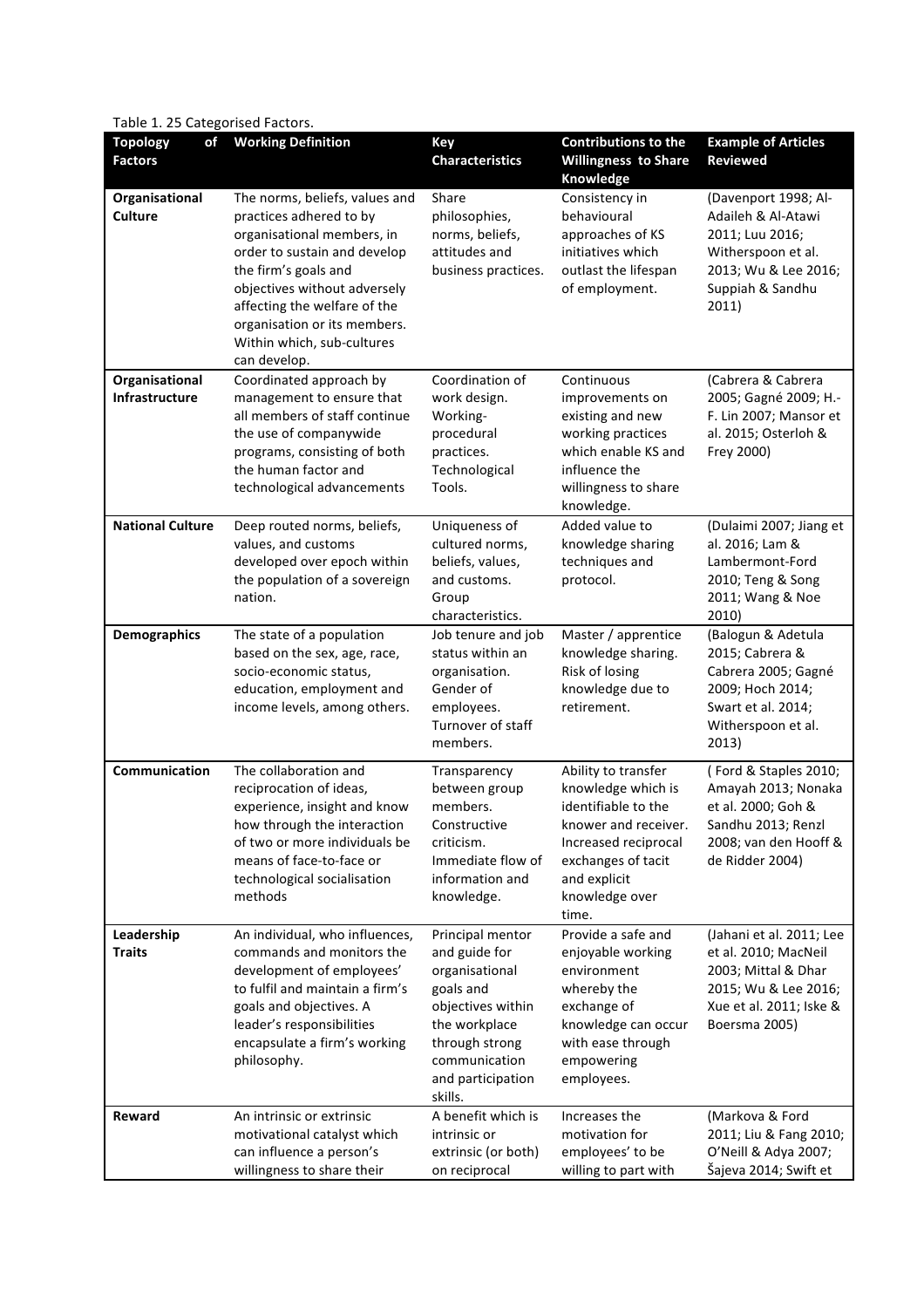|                                                   | skills, expertise and or<br>knowledge with peer<br>members within an<br>organisation.                                                                                                                                | knowledge<br>investment.                                                                                                                                         | both their tacit and<br>explicit knowledge.                                                                                                                                                                                           | al. 2010; Szulanski<br>1996; Tohidinia &<br>Mosakhani 2010;<br>Reychav & Weisberg<br>2010; Bloice & Burnett<br>2016; Hsiu Fen 2007)                                    |
|---------------------------------------------------|----------------------------------------------------------------------------------------------------------------------------------------------------------------------------------------------------------------------|------------------------------------------------------------------------------------------------------------------------------------------------------------------|---------------------------------------------------------------------------------------------------------------------------------------------------------------------------------------------------------------------------------------|------------------------------------------------------------------------------------------------------------------------------------------------------------------------|
| <b>Support</b>                                    | The ability for organisational<br>leaders or co-workers to<br>provide an environment,<br>whereby individuals feel<br>secure in the knowledge that<br>their unique skills will not be<br>adversely used against them. | Community<br>wellbeing for all<br>members of staff.<br>Mutual care<br>provided within a<br>firm setting.<br>Ongoing<br>encouragement to<br>fulfil daily tasks.   | Reduces the fear of<br>sharing unique<br>knowledge.<br>Increases social<br>connections through<br>supportive<br>environments.                                                                                                         | (Martins & Meyer<br>2012; C.-P. Lin 2007;<br>Lilleoere & Hansen<br>2011; Paroutis & Al<br>Saleh 2009)                                                                  |
| <b>Training</b>                                   | The ongoing development of<br>individuals within an<br>organisation to increase their<br>skill set, to align with the<br>firm's goals and objectives.                                                                | Sharing best<br>practices within a<br>group or towards<br>an individual.<br>Align working<br>habits, routines<br>and norms<br>towards<br>behaviour and<br>rules. | Create a knowledge<br>sharing culture<br>through the use of<br>ongoing training and<br>mentoring initiatives.<br>Influence an<br>individual's scheme<br>to leverage internal<br>knowledge.                                            | (Cabrera & Cabrera<br>2005; Chirawattanakij<br>& Vathanophas 2016;<br>De Long & Davenport<br>2003; van Dijk et al.<br>2016)                                            |
| <b>Transparency</b>                               | A clear and open<br>understanding of the<br>objectives and aims of an<br>organisation.<br>Open and honest<br>communication between<br>individuals.                                                                   | Honestly between<br>groups of<br>individuals.<br>Free flowing<br>communication<br>between peer<br>groups.                                                        | Allows for the<br>building of trust<br>which in turn may<br>lead to increased<br>willingness to KS.<br>Aids in the building<br>of relationships and<br>networks.                                                                      | (Casimir 2012; Lee et<br>al. 2010; O'Neill &<br>Adya 2007; Smith<br>2005)                                                                                              |
| <b>Trust</b>                                      | The confidence that the<br>reciprocal exchange between<br>two parties will be met with a<br>positive outcome for both.<br>Trust that another individual<br>will not do harm throughout a<br>working lifespan.        | Reliability of one<br>person to another.<br>Knowledge that<br>fairness and<br>honestly will be<br>the resultant of<br>exchanges.                                 | Enables knowers of<br>knowledge to share<br>tacit as well as<br>explicit knowledge<br>more openly within<br>both formal and<br>informal social<br>settings.                                                                           | (Al-Adaileh & Al-Atawi<br>2011; Casimir 2012;<br>Chow & Chan 2008;<br>Holste & Fields 2010;<br>Lee et al. 2010; Ling<br>2011; Rahman &<br>Hussain 2014; Renzl<br>2008; |
| Social-<br>Psychological<br><b>Forces</b>         | <b>External and internal forces</b><br>which affect a group's or<br>individual's view of<br>themselves.                                                                                                              | Human behaviour<br>towards the self<br>and peers.<br>Positive and<br>negative effects<br>on the wellbeing<br>of an individual or<br>a group.                     | Positive social-<br>psychological forces<br>can encourage the<br>willingness to KS.<br>While negative<br>social-psychological<br>forces may cause<br>perceived feelings of<br>anxiety, vulnerability<br>to an individual or<br>group. | (Swift et al. 2010;<br>Stenius et al. 2016;<br>Cabrera & Cabrera<br>2005; Ford & Staples<br>2010; Gagné 2009)                                                          |
| Organisational<br>Citizenship<br><b>Behaviour</b> | The behaviour of an<br>individual which positively<br>affects their peers and the<br>organisation through a given<br>behaviour.                                                                                      | Proactive<br>approach to<br>duties<br>Personal<br>characteristics and<br>values which may                                                                        | Enables the smooth<br>transfer of<br>knowledge between<br>individuals due to<br>the individual aspect<br>of the willingness to                                                                                                        | (Barachini 2009;<br><b>Martins &amp; Meyer</b><br>2012; Hendriks 1999;<br>Lotfi et al. 2016;<br>Nonaka et al. 2000;<br>Šajeva 2014)                                    |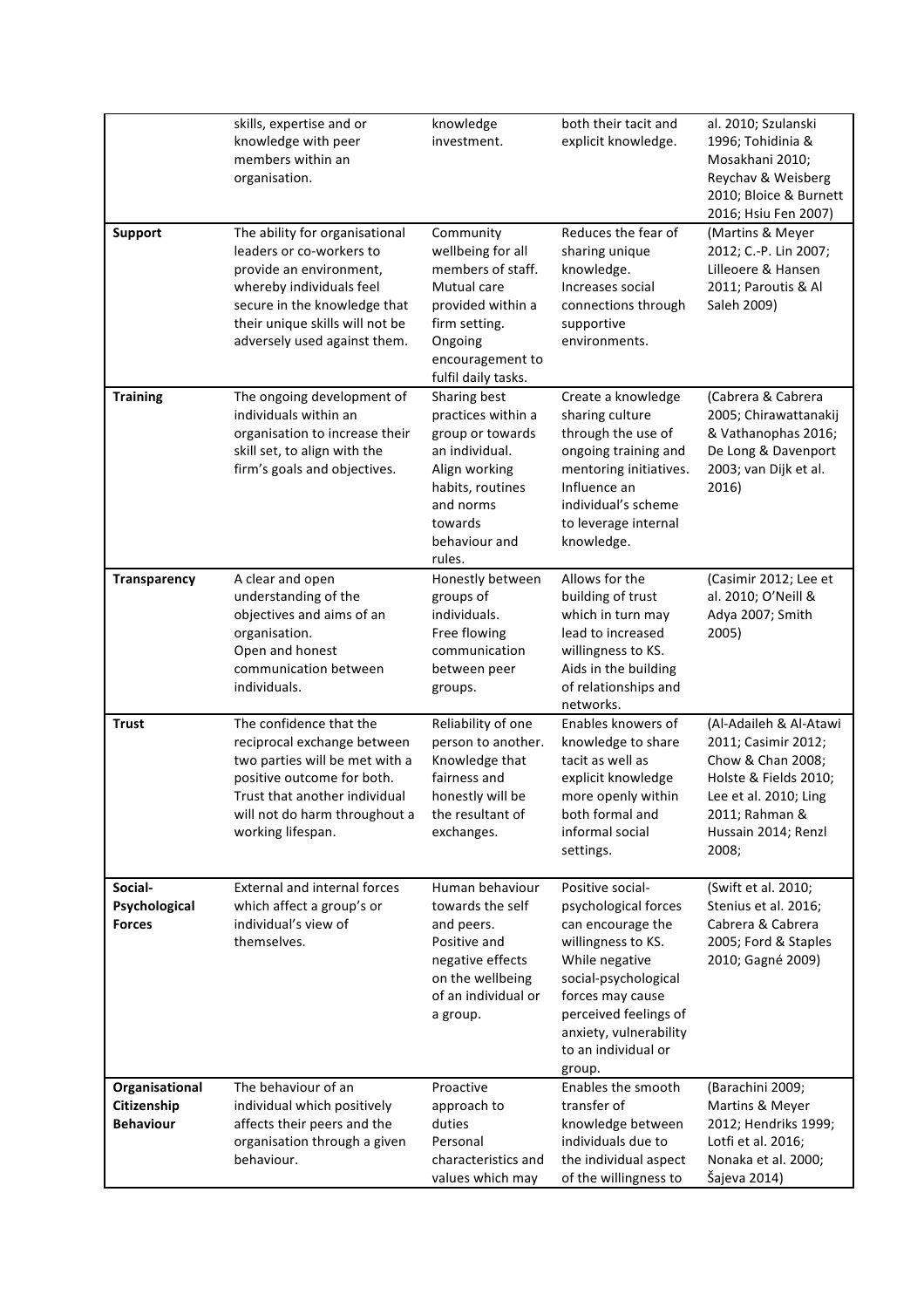|                           |                                                                                                                                                                            | influence the<br>outcome of a<br>given task.                                                                                                                                          | KS.                                                                                                                                                      |                                                                                                                                                                   |
|---------------------------|----------------------------------------------------------------------------------------------------------------------------------------------------------------------------|---------------------------------------------------------------------------------------------------------------------------------------------------------------------------------------|----------------------------------------------------------------------------------------------------------------------------------------------------------|-------------------------------------------------------------------------------------------------------------------------------------------------------------------|
| Reciprocity               | The mutual and social<br>exchange of which the<br>receiver is then indebted to<br>the provider.                                                                            | Perceived<br>expectation of<br>return benefits.<br>Long term<br>relationship<br>bonding<br>developed over<br>time.                                                                    | The continued cycle<br>of knowledge sharing<br>between peers which<br>in turn will benefit<br>the organisation.                                          | (Barachini 2009; Bock<br>et al. 2005; Tohidinia<br>& Mosakhani 2010;<br>Kuo 2013; Loebbecke<br>et al. 2016; Cabrera &<br>Cabrera 2005; Krok<br>2013; Heisig 2009) |
| <b>Fairness</b>           | The perceived belief that<br>equity is a key component of<br>the organisation both from<br>leaders and from peers.                                                         | Leniency in<br>judgements<br>brought on by<br>strong<br>relationships<br>Heightened levels<br>of trust.<br>Increased levels of<br>enjoyment in<br>performing a task.                  | Positive perceptions<br>of fairness increase<br>the willingness to KS,<br>while increasing the<br>overall trust<br>between those who<br>share knowledge. | (Cabrera & Cabrera<br>2005; Holste & Fields<br>2010; Jiang et al.<br>2016; Lilleoere &<br>Hansen 2011; MacNeil<br>2003; Amayah 2013)                              |
| Competence                | The belief in the reliability of<br>an outside source. The belief<br>of a person's own capabilities<br>to perform certain tasks<br>successfully within an<br>organisation. | Self-confident in a<br>given task.<br>Heightened self-<br>efficacy in work<br>surroundings.                                                                                           | The perception that<br>the knowledge<br>provided is from a<br>competent and<br>reliable source.                                                          | (Bock et al. 2005;<br>Cabrera & Cabrera<br>2005; Chirawattanakij<br>& Vathanophas 2016;<br>Gagné 2009; Holste &<br>Fields 2010;)                                  |
| Reputation                | The beliefs that other people<br>or the individual hold about<br>themselves, others and or an<br>organisation.                                                             | Status within the<br>organisation.<br>Socially or<br>organisationally<br>assessed<br>throughout the<br>lifespan of an<br>employee.                                                    | Improved reputation<br>may lead to greater<br>KS.<br>By publicising KS<br>contribution,<br>increased KS<br>activities may occur.                         | (Casimir 2012; Holste<br>& Fields 2010;<br>Witherspoon et al.<br>2013; O'Neill & Adya<br>2007; Liu & Fang<br>2010)                                                |
| <b>Perceptions</b>        | The way in which individuals<br>or groups regard or interpret<br>the actions and behaviour of<br>themselves, another<br>person/s, or an organisation.                      | Past or present<br>experiences<br>leading to the<br>interpretation of<br>the individual,<br>person/s or the<br>organisation.                                                          | Perceptions of KS<br>activities can<br>increase the<br>willingness to KS<br>between groups and<br>amongst<br>organisational<br>settings.                 | (Connelly et al. 2014;<br>Ford & Staples 2010;<br>Garcia-perez & Ayres<br>2010; Mansor et al.<br>2015; Schauer et al.<br>2015; Šajeva 2014)                       |
| Psychological<br>Contract | The belief of obligatory<br>reciprocal actions between<br>both the employee and the<br>organisation.                                                                       | Trust between<br>both the<br>individual and the<br>organisation.<br>A strong<br>psychological<br>contract has a<br>strong influence<br>on organisational<br>citizenship<br>behaviour. | Can lead to greater<br>KS due to perceived<br>membership to the<br>organisation.<br>Membership allows<br>firms to leverage<br>tacit knowledge            | (Gagné 2009; Luu<br>2016; Šajeva 2014; Wu<br>& Lee 2016; Lee & Ahn<br>2007; Nonaka et al.<br>2000; O'Donohue et<br>al. 2007; O'Neill &<br>Adya 2007)              |
| Relationships             | The development of shared<br>values, norms and goals<br>which create a common<br>identity and clan like culture<br>which is heightened by                                  | Common identity<br>and interests<br>between two or<br>more people.<br>Long lasting                                                                                                    | The social interaction<br>developed through<br>relationships can<br>lead to improved<br>story telling which                                              | (Balogun & Adetula<br>2015; Bock et al. 2005;<br>Nonaka et al. 2000;<br>van Dijk et al. 2016;<br>Xue et al. 2011; Vuori                                           |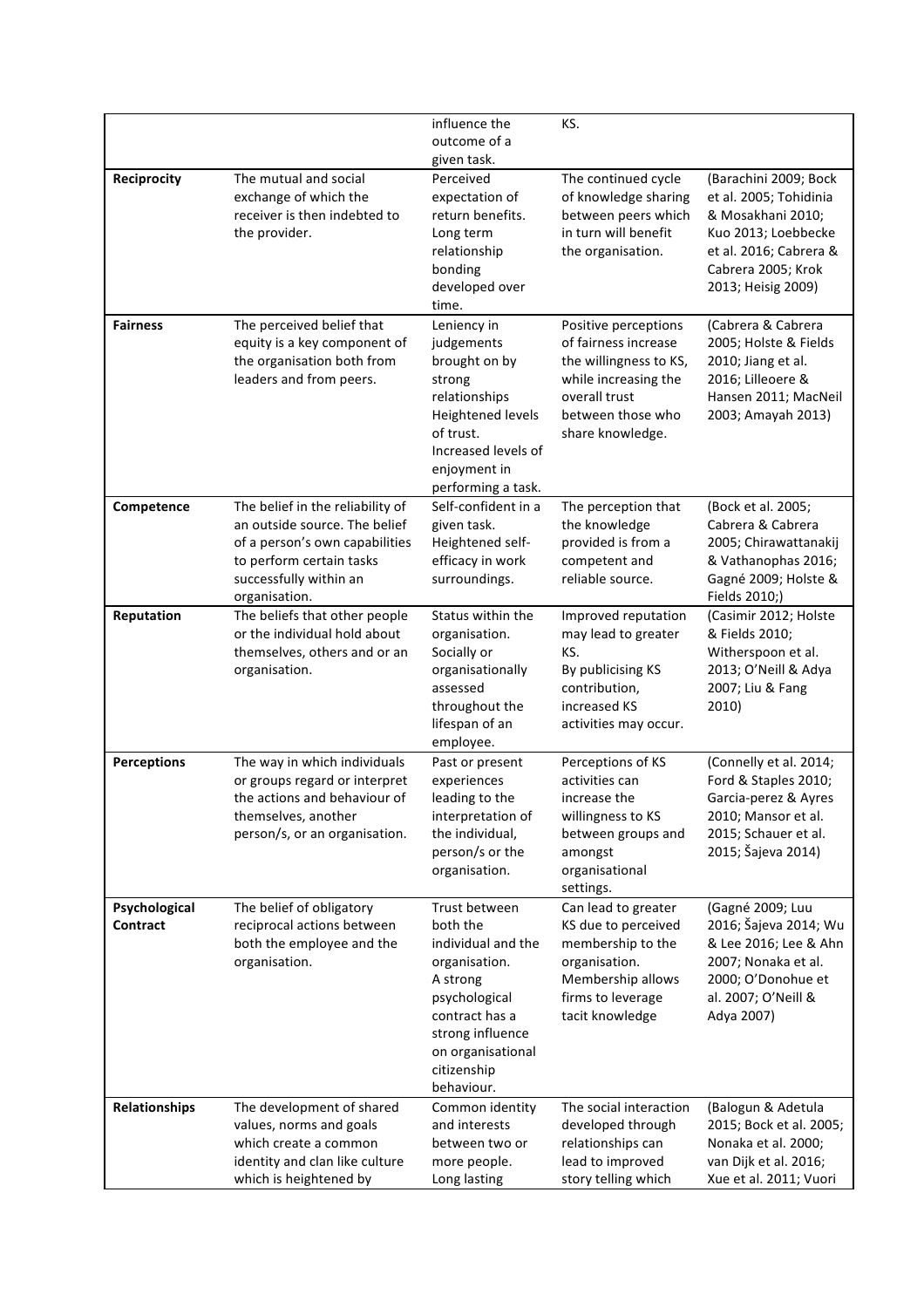| <b>Norms</b>                                                    | reciprocal endeavours. Which<br>can facilitate the exchange of<br>ideas and now how, to<br>benefit both the individual<br>and the organisation.<br>The standards by which<br>individuals or groups adhere<br>to in their social cultural<br>settings. | friendships which<br>can solidify team<br>cohesion and<br>points of view.<br>An understanding<br>of how others<br>behave in cultural<br>settings.<br>Develops planned<br>behaviour which<br>can influence<br>future goals. | can result in a<br>smoother flow of<br>knowledge due to<br>common group<br>identity.<br>Norms within an<br>organisation can<br>influence the<br>willingness to KS<br>through standardised<br>practices and<br>intention. | & Okkonen 2012;<br>Loebbecke et al. 2016)<br>(Bock et al. 2005; Pillet<br>& Carillo 2016; O'Neill<br>& Adya 2007; Teng &<br>Song 2011; Amayah<br>2013; Witherspoon et<br>al. 2013; Xue et al.<br>2011) |
|-----------------------------------------------------------------|-------------------------------------------------------------------------------------------------------------------------------------------------------------------------------------------------------------------------------------------------------|----------------------------------------------------------------------------------------------------------------------------------------------------------------------------------------------------------------------------|--------------------------------------------------------------------------------------------------------------------------------------------------------------------------------------------------------------------------|--------------------------------------------------------------------------------------------------------------------------------------------------------------------------------------------------------|
| <b>Beliefs</b>                                                  | Trusting that something or<br>someone is true without<br>having definitive proof in the<br>person, organisation or thing.                                                                                                                             | Trusting nature.<br>Unconfirmed<br>sureness in the<br>ability of a person,<br>organisation or<br>thing (technology<br>for example)                                                                                         | Having belief within<br>an organisation can<br>create commonality<br>in the belief that KS<br>is a recognised<br>practice within the<br>firm.                                                                            | (Du et al. 2007;<br>Martins & Meyer<br>2012; Evans 2012; H.-<br>F. Lin 2007; Hsiu Fen<br>2007; Mansor et al.<br>2015)                                                                                  |
| Commitment                                                      | The dedication given by an<br>individual or groups of<br>individuals to a person,<br>organisation or work practice.                                                                                                                                   | Solidarity in goals<br>and objectives.<br>Participation<br>within a group or<br>with an individual.                                                                                                                        | May lead to KS since<br>trust can be<br>established and a<br>feeling of care and<br>attention is given to<br>the knowledge<br>knower.                                                                                    | (Al-Alawi et al. 2007;<br>Du et al. 2012; Dulaimi<br>2007; Foos et al. 2006;<br>Han et al. 2016; Peet<br>2012; Wu & Lee 2016)                                                                          |
| Competition                                                     | The state in there is a<br>perceived or real power<br>struggle for reward or gains<br>within an organisation.                                                                                                                                         | Conflict and<br>power plays<br>within a group<br>setting which can<br>result in distrust.<br>Perceived relative<br>advantage for the<br>knowledge<br>knower.                                                               | In the context of KS,<br>competition can be<br>beneficial since<br>conflict can create<br>ideas through KS.                                                                                                              | (Connelly et al. 2014;<br>Goh & Sandhu 2013;<br>Pillet & Carillo 2016;<br>Lin & Lo 2015;<br>Lilleoere & Hansen<br>2011; Nonaka et al.<br>2000; Osterloh & Frey<br>2000; Amayah 2013)                   |
| <b>Information</b><br><b>Communication</b><br><b>Technology</b> | Tools which enable the<br>transfer of data, information<br>and in some cases knowledge<br>across space and time.                                                                                                                                      | Reliable systems<br>which create trust<br>in the user and<br>the receiver.<br>Available access<br>and retrieval<br>points throughout<br>the organisation<br>Easy to use<br>functionality.                                  | Reduces time and<br>space for the<br>transfer of<br>knowledge.<br>Enables virtual<br>communities to<br>engage in KS<br>activities.                                                                                       | (Du et al. 2007;<br>Suppiah & Sandhu<br>2011; Witherspoon et<br>al. 2013; H.-F. Lin<br>2007; Garcia-perez &<br>Ayres 2010)                                                                             |

Source: Developed by Authors.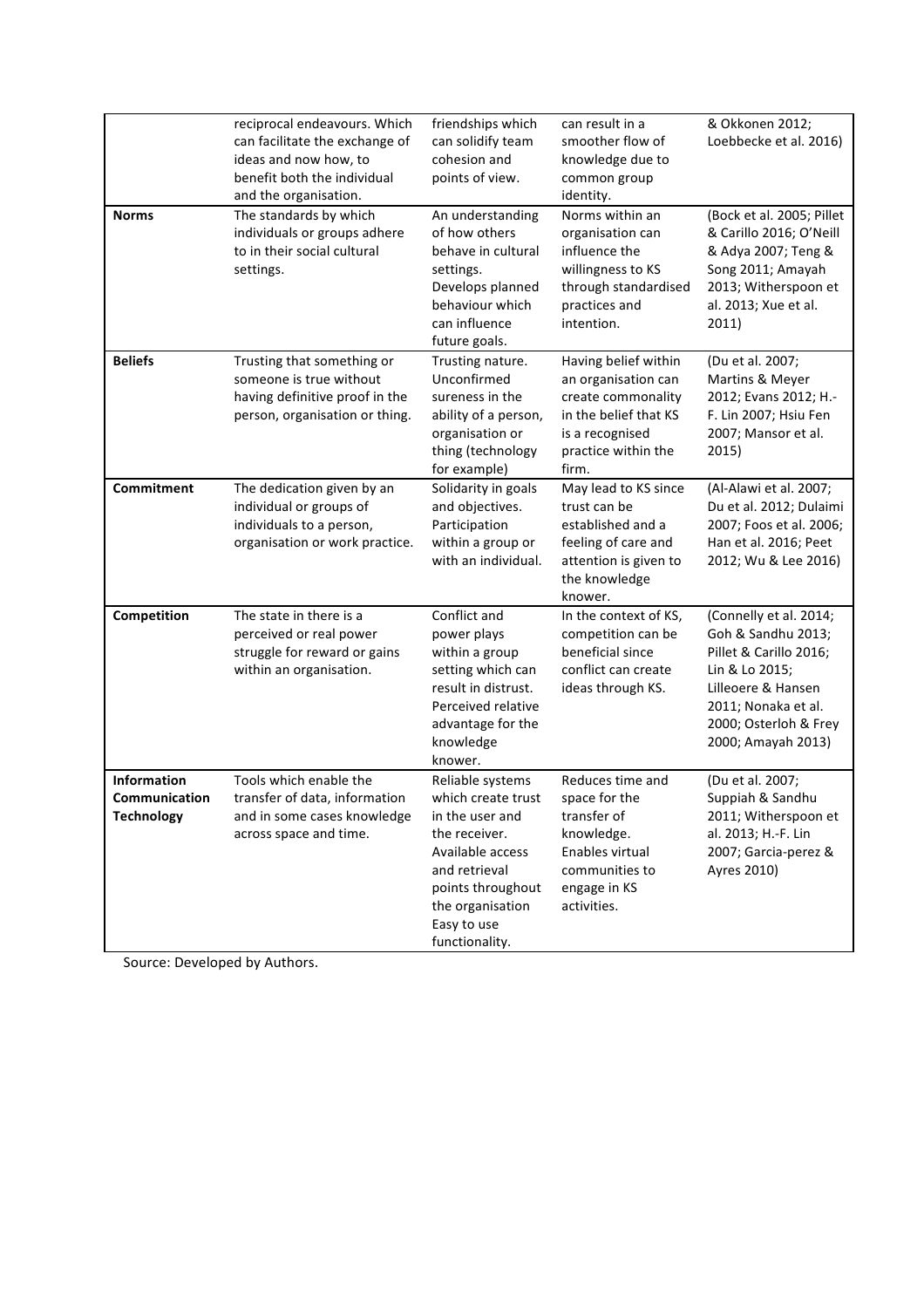#### Conclusion

*Fortune* 500 are losing approximately \$31.5 billion per year due to employees failing to share knowledge (Myers 2015). Thus, the factors which influence employees' willingness to KS has given rise to increased interest within business. The paper has shown that while there is a plethora of factors, organisational competitiveness and innovation can only be achieved by recognising the importance of KS (Massa & Testa 2009). Through this recognition it can be argued that initiatives can be put in place to ensure that the right knowledge is shared by the right people at the right time (O'Dell & Grayson 1998) to limit the amount of knowledge loss accrued by employee disengagement or exiting the company.

The authors' also recognise that there is need for ongoing research within the area of the willingness to KS. However, this paper aids in the ongoing identification of factors influencing the willingness to KS, while providing a comprehensive corpus directory which can be used in future research. A total of 112 articles all relating to KS resulted in the taxonomy of 25 factors which will aid in the development of organisational strategies targeting knowledge holders. Creating more cost effective, and time reducing initiatives which can influence employees' willingness to share knowledge during their job life cycle. In effect, this will prevent organisations from 'reinventing the wheel', every time an employee leaves the company (Connelly et al. 2014). The extant literature indicates that there may be a cross-inter-relational dimension to the factors which may well compliment the varied knowledge management tools used for measuring and analysing knowledge throughout an organisation.

### Limitations and future research

Given the nature of the research, the authors' recognise the extensive literature published within the domain of knowledge management and the willingness to KS. While the paper attempts to categorise as best as possible the factors which lead to the sharing of knowledge within an organisation, the paper also recognises that other peer reviewed works' may include new and differing research based results on the factors influencing employees' willingness to KS.

Future research will continue to cluster a comprehensive categorisation of the factors which influence the willingness to knowledge share. This will provide even further specific clarification on the factors which influence both the organisation and the individual within the organisation. This identification of germane themes will result in a framework which will clarify and highlight the crucial knowledge holders within the firm. Thus, identifying and recognising the factors which may be responsible for creating a knowledge hoarding culture. Finally, a full and comprehensive citation list of the 112 articles examined in this paper will follow in an upcoming as yet published article.

#### References

- Al-Adaileh, R.M. & Al-Atawi, M.S., 2011. Organizational culture impact on knowledge exchange: Saudi Telecom context. Journal of Knowledge Management, 15(2), pp.212-230.
- Al-Alawi, A.I., Al-Marzooqi, N.Y. & Mohammed, Y.F., 2007. Organizational culture and knowledge sharing: critical success factors. *Journal of Knowledge Management*, 11(2), pp.22-42.
- Al-Saifi, S.A., 2015. Positioning organisational culture in knowledge management research. Journal of *Knowledge Management*, 19(2), pp.164–189.
- Amayah, A.T., 2013. Determinants of knowledge sharing in a public sector organization. *Journal of Knowledge Management*, 17(3), pp.454-471.
- Anantatmula, V.S. & Kanungo, S., 2010. Modeling enablers for successful KM implementation. *Journal of Knowledge Management*, 14(1), pp.100–113.
- Balogun, A.G. & Adetula, G.A., 2015. Willingness to Share and Use Tacit Knowledge among Employees in Team-Based Organisations : Are the Dimensions of Interpersonal Trust Facilitators? Information and *Knowledge Management*, 5(7), pp.100–107.
- Barachini, F., 2009. Cultural and social issues for knowledge sharing. *Journal of Knowledge Management*, 13(1), pp.98–110.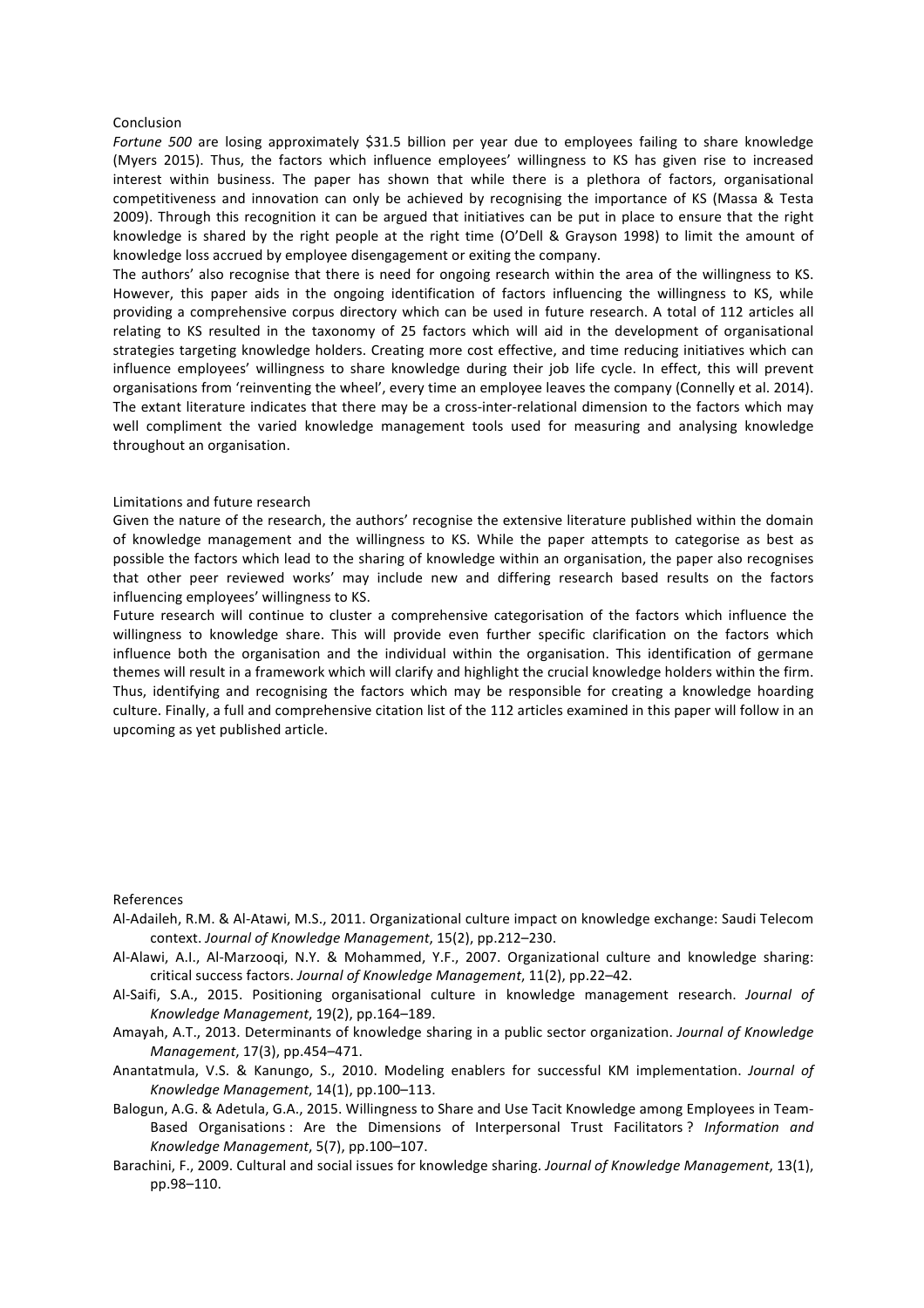- Bloice, L. & Burnett, S., 2016. Barriers to knowledge sharing in third sector social care: a case study. *Journal of Knowledge Management*, 20(1).
- Bock, G.-W. et al., 2005. Behavioral Intention Formation in Knowledge Sharing : Examining the Roles of Extrinsic Motivators, Social-Psychological Forces, and Organizational Climate. *MIS Quarterly*, 29(March), pp.87–112.
- Cabrera, E.F. & Cabrera, A., 2005. Fostering knowledge sharing through people management practices. *International Journal of Human Resource Management*, 16(May), pp.720–735.
- Casimir, G., 2012. Knowledge sharing: influences of trust, commitment and cost. *Journal of Knowledge Management*, 16(5), pp.740–753.
- Chirawattanakij, S. & Vathanophas, R.V., 2016. Enhancing knowledge adoption with recipients' characteristics. *Journal of Management Development*, 35(1), pp.1–30.
- Chow, W.S. & Chan, L.S., 2008. Social network, social trust and shared goals in organizational knowledge sharing. *Information* & Management, 45(7), pp.458-465.
- Connelly, C.E. et al., 2014. "I"m busy (and competitive)!' Antecedents of knowledge sharing under pressure. *Knowledge Management Research & Practice*, 12(1), pp.74–85.
- Davenport, T., 1998. "If Only HP Knew What HP Knows . . ." Perspective on Business Innovation, 1(1), pp.20–25.
- Dhanaraj, C. et al., 2004. Managing tacit and explicit knowledge transfer in IJVs: the role of relational embeddedness and the impact on performance. *Journal of International Business Studies*, 35(5), pp.428– 442.
- van Dijk, A., Hendriks, P. & Romo-Leroux, I., 2016. Knowledge sharing and social capital in globally distributed execution. Journal of Knowledge Management, 20(2).
- Du, R., Ai, S. & Ren, Y., 2007. Retionship between knowledge sharing and performance: A survey in Xi'an, China. *Expert Systems with Applications*, 32(1), pp.38–46.
- Du, T.C. et al., 2012. Willingness to share information in a supply chain: A partnership-data- process perspective. *Information and Management*, 49(2), pp.89–98.
- Dulaimi, M.F., 2007. Case studies on knowledge sharing across cultural boundaries. *Engineering, Construction and Architectural Management*, 14(6), pp.550–567.
- Emerson, R.M., 1976. Social Exchange Theory. Annual Review of Sociology, 2(1), pp.335-362.
- Evans, N., 2012. Destroying collaboration and knowledge sharing in the workplace: a reverse brainstorming approach. *Knowledge Management Research & Practice*, 10(2), pp.175-187.
- Faucher, J.-B.P.L., Everett, A.M. & Lawson, R., 2008. Reconstituting knowledge management. *Journal of Knowledge Management*, 12(3), pp.3–16.
- Foos, T., Schum, G. & Rothenberg, S., 2006. Tacit knowledge transfer and the knowledge disconnect. *Journal of Knowledge Management*, 10(1), pp.6–18.
- Ford, D.P. & Staples, S., 2010. Are full and partial knowledge sharing the same? *Journal of Knowledge Management*, 14(3), pp.394-409.
- Gagné, M., 2009. A model of knowledge-sharing motivation. *Human Resource Management*, 48(4), pp.571– 589.
- Garcia-perez, A. & Ayres, R., 2010. Wikifailure the Limitation of Technology for Knowledge Sharing. *Electronic Journal of Knowledge Management*, 8(1), pp.43–52.
- Goh, S.K. & Sandhu, M.S., 2013. Knowledge Sharing Among Malaysian Academics : Influence of Affective Commitment and Trust. *Electronic Journal of Knowledge Management*, 11(1), pp.38–48.
- Han, S.H. et al., 2016. Transformational Leadership and Knowledge Sharing: Mediating roles of Employee's Empowerment, Commitment, and Citizenship Behaviors. *Journal of Workplace Learning*, 28(3), pp.130– 149.
- Hau, Y.S. et al., 2012. The effects of individual motivations and social capital on employees' tacit and explicit knowledge sharing intentions. *International Journal of Information Management*, 33(2), pp.356-366.
- Heisig, P., 2009. Harmonisation of knowledge management comparing 160 KM frameworks around the globe. *Journal of Knowledge Management*, 13(4), pp.4–31.
- Hendriks, P., 1999. Why Share Knowledge ? The Influence of ICT on the Motivation for Knowledge Sharing. *Knowledge and Process Management*, 6(2), pp.91–100.
- Hoch, J.E., 2014. Shared leadership, diversity, and information sharing in teams. *Journal of Managerial Psychology*, 29(5), pp.541–564.
- Holste, J.S. & Fields, D., 2010. Trust and tacit knowledge sharing and use. *Journal of Knowledge Management*, 14(1), pp.128-140.
- van den Hooff, B. & de Ridder, J.A., 2004. Knowledge sharing in context: the influence of organizational commitment, communication climate and CMC use on knowledge sharing. *Journal of Knowledge*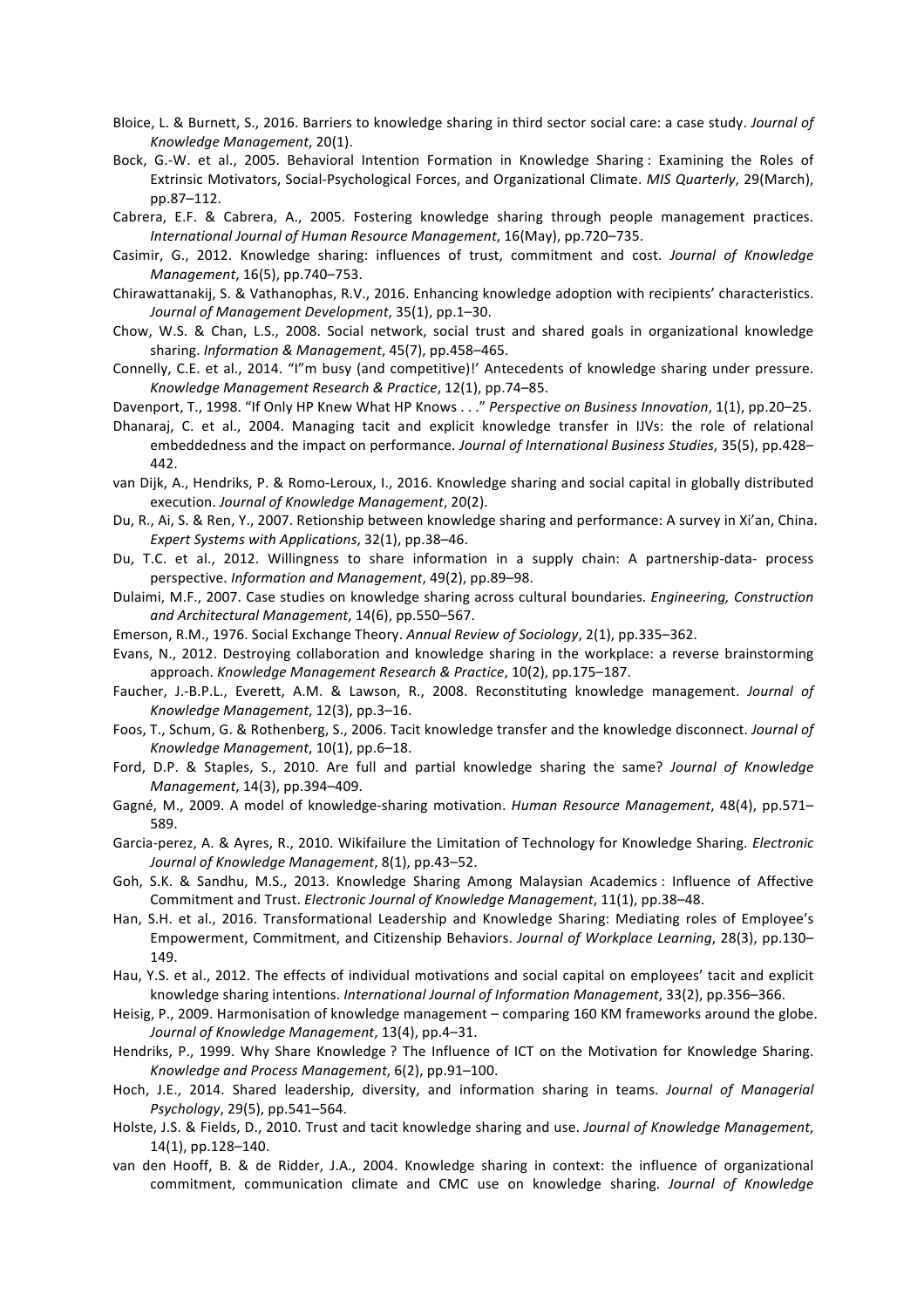*Management*, 8(6), pp.117-130.

- Hsiu Fen, L., 2007. Effects of extrinsic and intrinsic motivation on employee knowledge sharing intentions. *Journal of Information Science*, 33(2), pp.135–149.
- Iskanius, P. & Pochola, I., 2016. Leveraging communities of practice in university-industry collaboration : a case study on Arctic research. *International Journal of Business Innovation and Research*, 10(2/3), pp.283–299.
- Iske, P. & Boersma, W., 2005. Connected brains: Question and answer systems for knowledge sharing: concepts, implementation and return on investment. Journal of Knowledge Management, 9(1), pp.126– 145.
- Jahani, S., Ramayah, T. & Effendi, A.A., 2011. Is Reward System and Leadership Important in Knowledge Sharing Among Academics? American Journal of Economics and Business Administration, 3(1), pp.87-94.
- Jiang, X. et al., 2016. The effect of team empowerment on team performance: a cross-cultural perspective on the mediating roles of knowledge sharing and intra-group conflict. *International Journal of Conflict Management*, 27(1), pp.1-43.
- Khesal, S.M. et al., 2013. The Impact of Trust on Knowledge Sharing. *Interdisciplinary Journal of Contemporary Research in Business*, 5(2), pp.495–501.
- Krok, E., 2013. Willingness to share knowledge compared with selected social psychology theories. *Contemporary Economics*, 7(1), pp.101–109.
- Kuo, T.-H., 2013. How expected benefit and trust influence knowledge sharing. *Industrial Management & Data Systems*, 113(4), pp.506-522.
- Lam, A. & Lambermont-Ford, J.-P., 2010. Knowledge sharing in organisational contexts: a motivation-based perspective [Electronic version]. *Journal of Knowledge Management*, 14(1), pp.51–66.
- Laycock, M., 2005. Collaborating to compete: achieving effective knowledge sharing in organizations. The Learning Organization, 12(6), pp.523-538.
- Lee, D.J. & Ahn, J.H., 2007. Reward systems for intra-organizational knowledge sharing. *European Journal of Operational Research*, 180(2), pp.938–956.
- Lee, K.C., Lee, S. & Kang, I.W., 2005. KMPI: Measuring knowledge management performance. Information and *Management*, 42(3), pp.469-482.
- Lee, P. et al., 2010. Leadership and trust: Their effect on knowledge sharing and team performance. *Management Learning*, 41(4), pp.473-491.
- Lilleoere, A.-M. & Hansen, E.H., 2011. Knowledge sharing enablers and barriers in pharmaceutical research and development. Journal of Knowledge Management, 15(1), pp.53-70.
- Lin, C.-P., 2007. To share or not to share: Modeling tacit knowledge sharing, its mediators and antecedents. *Journal of Business Ethics*, 70(4), pp.411–428.
- Lin, H.-F., 2007. Knowledge sharing and firm innovation capability: an empirical study. International Journal of *Manpower*, 28(3/4), pp.315-332.
- Lin, S.-W. & Lo, L.Y.-S., 2015. Mechanisms to motivate knowledge sharing: integrating the reward systems and social network perspectives. Journal of Knowledge Management, 19(2), pp.212-235.
- Lin, X. & Tang, H., 2016. A Framework for Human Resource Configurations in Knowledge-intensive Organizations. *International Journal of Business Administration*, 7(1), pp.1-11.
- Ling, C.T.N., 2011. Culture and trust in fostering knowledge-sharing. *Electronic Journal of Knowledge Management*, 9(4), pp.328–339.
- Liu, W.-C. & Fang, C.-L., 2010. The Effect of Different Motivation Factors on Knowledge-Sharing Willingness and Behavior. Social Behavior and Personality, 38(6), pp.753-758.
- Loebbecke, C., van Fenema, P.C. & Powell, P., 2016. Managing inter-organizational knowledge sharing. Journal of Strategic Information Systems, 25(1), pp.4-14.
- De Long, D.W. & Davenport, T., 2003. Better practices for retaining organizational knowledge: Lessons from the leading edge. *Employment Relations Today*, 30(3), pp.51-63.
- Lotfi, M. et al., 2016. The Influence of the Big-Five Personality Traits Dimensions on Knowledge Sharing Behavior. *Mediterranean Journal of Social Sciences*, 7(1), pp.241–250.
- Luu, T., 2016. Psychological contract and knowledge sharing : CSR as an antecedent and entrepreneurial orientation as a moderator. *Corporate Communications: An International Journal*, 21(1).
- MacNeil, C.M., 2003. Line managers: Facilitators of knowledge sharing in teams. *Employee Relations*, 25(3), pp.294–307.
- Mansor, Z.D., Mustaffa, M. & Salleh, L.M., 2015. Motivation and Willingness to Participate in Knowledge Sharing Activities Among Academics in a Public University. *Procedia Economics and Finance*, 31(15), pp.286–293.
- Markova, G. & Ford, C., 2011. Is money the panacea? Rewards for knowledge workers. *International Journal of*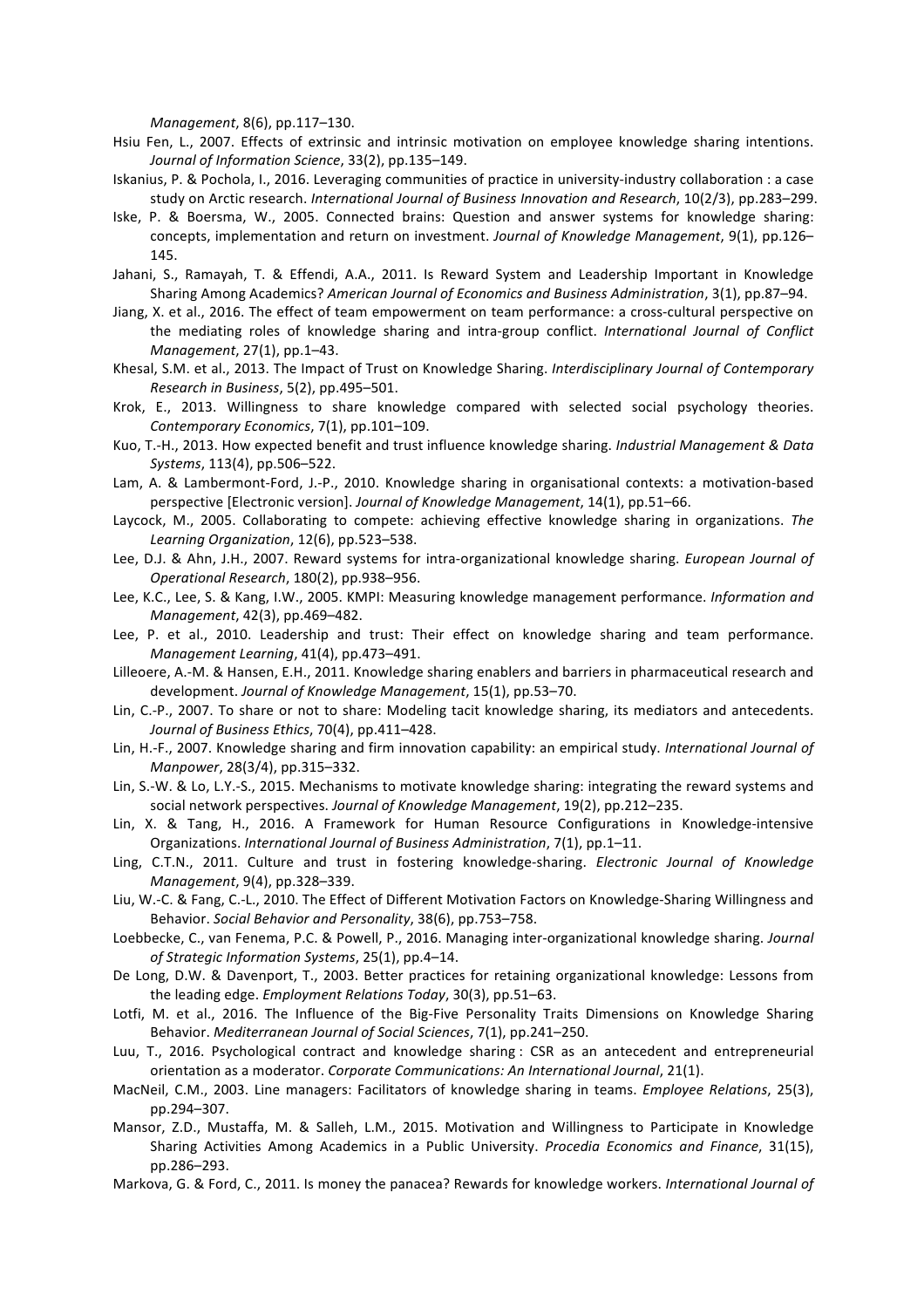*Productivity and Performance Management*, 60(8), pp.813–823.

- Martins, E.C. & Meyer, H.W.J., 2012. Organisational and Behavioural Factors that Influence Knowledge Retention. Journal of Knowledge Management, 16(1), p.5.
- Massa, S. & Testa, S., 2009. A knowledge management approach to organizational competitive advantage: Evidence from the food sector. *European Management Journal*, 27(2), pp.129-141.
- Mittal, S. & Dhar, R.L., 2015. leadership and employee creativity: Mediating role of creative self-efficacy and moderating role of knowledge sharing. Management Decision, 53(5), pp.894-910.
- Myers, C., 2015. Is Your Company Encouraging Employees to Share What They Know? *Harvard Business Review*, pp.1–9. Available at: https://hbr.org/2015/11/is-your-company-encouraging-employees-to-share-whatthey-know.
- Nahapiet, J. & Ghoshal, S., 1998. Social Capital, Intellectual Capital, and the Organizational Advantage. The *Academy of Management Review*, 23(2), pp.242–266.
- Nonaka, I. & Takeuchi, H., 1995. The Knowledge Creating Company, New York: Oxford University Press.
- Nonaka, I., Toyama, R. & Konno, N., 2000. SECI, Ba and Leadership: a Unified Model of Dynamic Knowledge Creation. *Long Range Planning*, 33(1), pp.5–34.
- O'Dell, C., Grayson, C. & Essaides, N., 1998. If only we knew what we know: The transfer of internal knowledge and best practice, New York: The Free Press.
- O'Dell, C. & Grayson, C.J., 1998. If only we knew what we know: Identification and transfer of internal best practices. *California Management Review*, 40(3), pp.154-175.
- O'Donohue, W. et al., 2007. The psychological contract of knowledge workers. *Journal of Knowledge Management*, 11(2), pp.73-82.
- O'Neill, B.S. & Adya, M., 2007. Knowledge sharing and the psychological contract. *Journal of Managerial Psychology*, 22(4), pp.411–436.
- Osterloh, M. & Frey, B.S., 2000. Motivation, Knowledge Transfer, and Organizational Forms. *Organization Science*, 11(5), pp.538–550.
- Paroutis, S. & Al Saleh, A., 2009. Determinants of knowledge sharing using Web 2.0 technologies. *Journal of Knowledge Management*, 13(4), pp.52–63.
- Peet, M., 2012. Leadership transitions, tacit knowledge sharing and organizational generativity. *Journal of Knowledge Management*, 16(1), pp.45–60.
- Pillet, J.-C. & Carillo, K.D.A., 2016. Email-free collaboration: An exploratory study on the formation of new work habits among knowledge workers. *International Journal of Information Management*, 36(1), pp.113–125.
- Plessis, M. Du, 2007. Knowledge management: what makes complex implementations successful? *Journal of Knowledge Management*, 11(2), pp.91–101.
- Rahman, M.S. & Hussain, B., 2014. The impact of trust, motivation and rewards on knowledge sharing attitudes among the secondary and higher secondary level student. *Library Review*, 63(8/9), pp.637–652.
- Renzl, B., 2008. Trust in management and knowledge sharing: The mediating effects of fear and knowledge documentation. *Omega*, 36(2), pp.206–220.
- Reychav, I. & Weisberg, J., 2010. Bridging intention and behavior of knowledge sharing. *Journal of Knowledge Management*, 14(2), pp.285-300.
- Rutten, W.G., Blaas-Franken, J. & Martin, H., 2016. The Impact of (Low) Trust on Knowledge Sharing. *Journal of Knowledge Management*, 20(2).
- Šajeva, S., 2014. Encouraging Knowledge Sharing among Employees: How Reward Matters. *Procedia Social and Behavioral Sciences*, 156(April), pp.130–134.
- Schauer, A., Vasconcelos, A.C. & Sen, B., 2015. The ShaRInK framework: a holistic perspective on key categories of influences shaping individual perceptions of knowledge sharing. Journal of Knowledge Management, 19(4), pp.770-790.
- Smith, P.A.C., 2005. Knowledge sharing and strategic capital. *The Learning Organization*, 12(6), pp.563–574.
- Stenius, M. et al., 2016. Why share expertise? A closer look at the quality of motivation to share or withhold knowledge. *Journal of Knowledge Management*, 20(2).
- Suppiah, V. & Sandhu, M.S., 2011. Organisational Culture's Influence on Tacit Knowledge Sharing Behaviour. *Journal of Knowledge Management*, 15(3), pp.462–477.
- Swart, J. et al., 2014. Why should I share my knowledge? A multiple foci of commitment perspective. *Human Resource Management Journal*, 24(3), pp.269–289.
- Swift, M., Balkin, D.B. & Matusik, S.F., 2010. Goal orientations and the motivation to share knowledge. *Journal* of Knowledge Management, 14(3), pp.378-393.
- Szulanski, G., 1996. Exploring Internal Stickiness: Impediments to the Transfer of Best Practice Within the Firm. *Strategic Management Journal*, 17, pp.27–43.